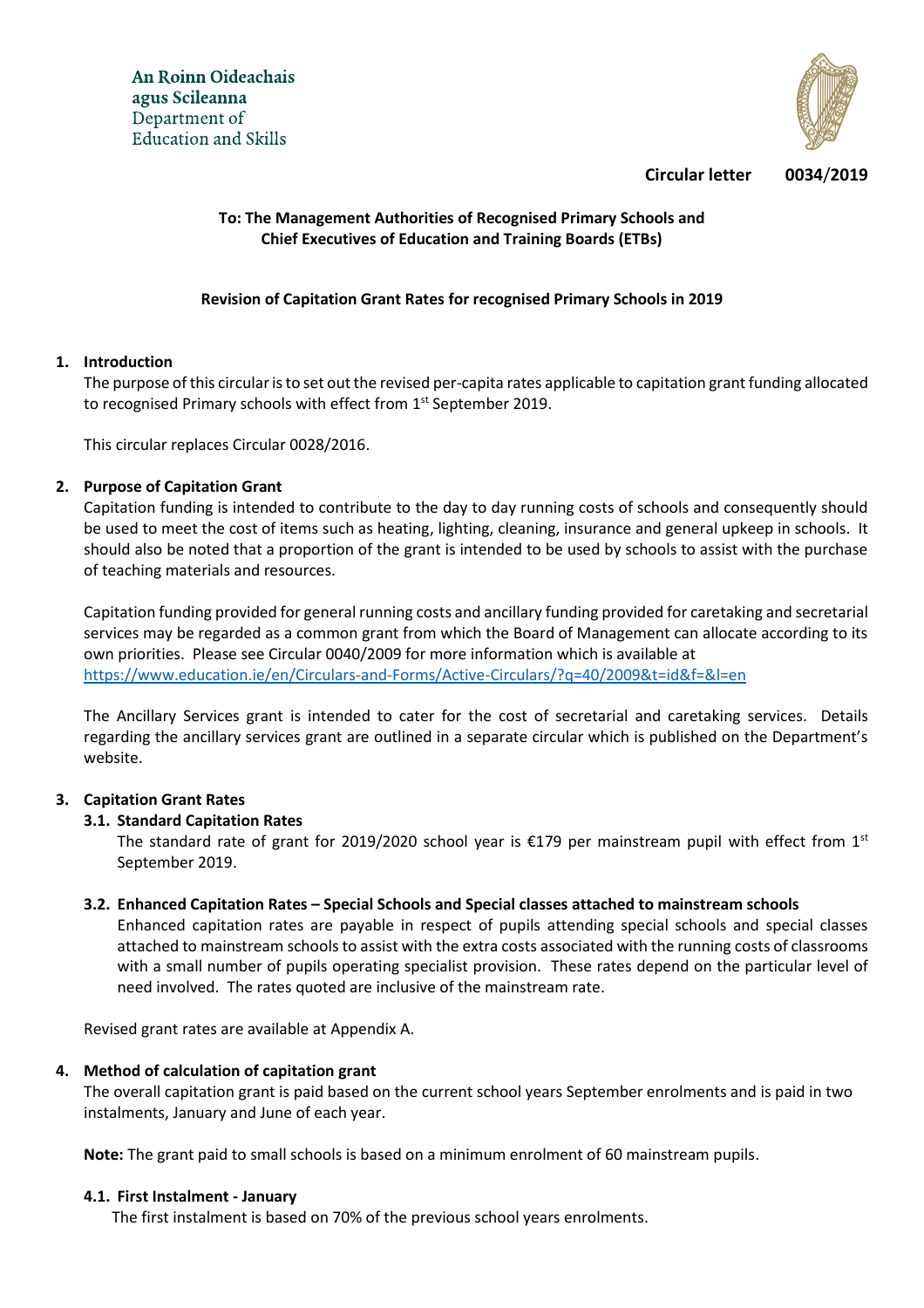

## **4.2. Second Instalment - September**

The second instalment in June is calculated using the current school years enrolments in order to determine the overall grant entitlement for the year. This is then reduced by the value of the first instalment paid in January.

### **4.3. Arrangements for 2019**

The first instalment of the grant paid in 2019 was based on 70% of the enrolments in September 2017 and the standard per-capita rate of €170 per mainstream pupil. The second instalment due for payment in June 2019 will be based on the revised per-capita rate of  $\epsilon$ 179 per mainstream pupil payable with effect from 1st September 2019.

Please refer to Appendix B for examples demonstrating the calculation of the Capitation Grant payments referred to above.

### **5. Circulation and Queries.**

Please ensure that this Circular is brought to the attention of the Board of Management and the Parents Association (if any).

Queries from schools in relation to this Circular should be addressed to Schools Division Financial at [sdfinfo@education.gov.ie.](mailto:sdfinfo@education.gov.ie)

Tom Deegan Principal Officer Schools Division Financial

May 2019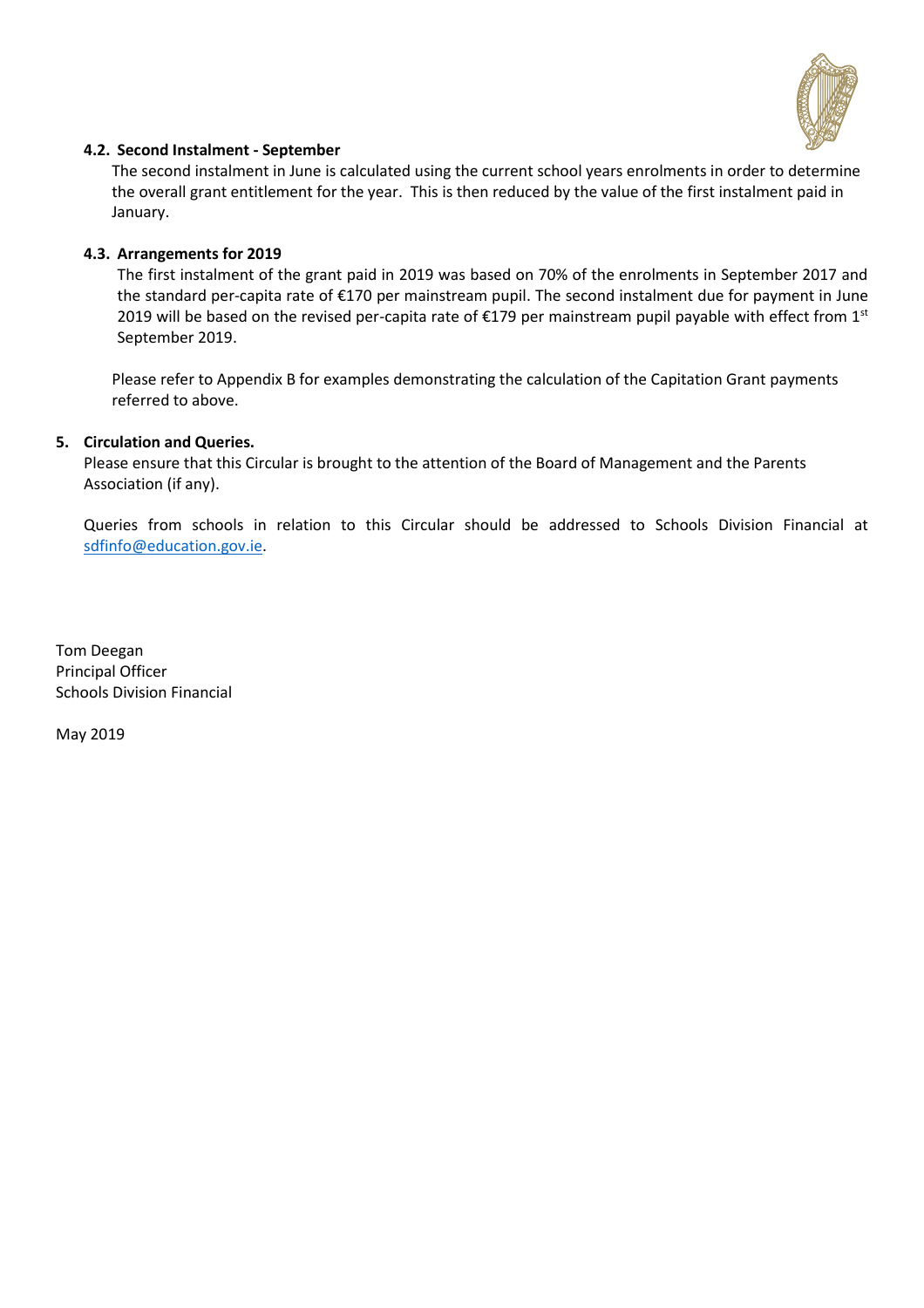

#### **Appendix A**

#### **2019/2020 School Year Rates**

| Category                                                                                       | 01/09/2019<br><b>Under 12 years</b><br>€ | 01/09/2019<br>12 years & over<br>€ |
|------------------------------------------------------------------------------------------------|------------------------------------------|------------------------------------|
| a) Mainstream Rate                                                                             | 179                                      | 179                                |
| b) National Schools maintained by OPW                                                          | 71.60                                    | 71.60                              |
| b) Scoileanna Lan Ghaeilge                                                                     | 202                                      | 202                                |
| Enhanced rates for Special Schools and approved special classes attached to mainstream schools |                                          |                                    |
| Visual Impairment                                                                              | 828                                      | 828                                |
| <b>Hearing Impairment</b>                                                                      | 828                                      | 828                                |
| <b>Profoundly Deaf</b>                                                                         | 849                                      | 849                                |
| Mild General Learning Disability (Mainstream School)                                           | 445                                      | 659                                |
| Mild General Learning Disability (Special school)                                              | 553                                      | 828                                |
| Moderate General Learning Disability                                                           | 828                                      | 828                                |
| Severe/ Profound General Learning Disability                                                   | 849                                      | 849                                |
| Specific Learning Disability (Mainstream School)                                               | 445                                      | 659                                |
| Specific Learning Disability (Special school)                                                  | 553                                      | 828                                |
| <b>Emotional Disturbance</b>                                                                   | 828                                      | 828                                |
| Severe Emotional Disturbance                                                                   | 849                                      | 849                                |
| <b>Physical Disability</b>                                                                     | 828                                      | 828                                |
| Autism/Autistic Spectrum Disorders (ASD)                                                       | 849                                      | 849                                |
| Specific Speech and Language Disorder                                                          | 828                                      | 828                                |
| <b>Multiple Disabilities</b>                                                                   | 849                                      | 849                                |
| <b>Traveller Children</b>                                                                      | 249                                      | 249                                |
| Out of Control                                                                                 | 849                                      | 849                                |
| <b>ASD Early Intervention</b>                                                                  | 849                                      | 849                                |

*The rates quoted above are inclusive of the mainstream rate*

**Note:** Enhanced capitation rates are payable in respect of pupils attending special schools and special classes attached to mainstream schools to assist with the extra costs associated with the running costs of classrooms with a small number of pupils operating specialist provision.